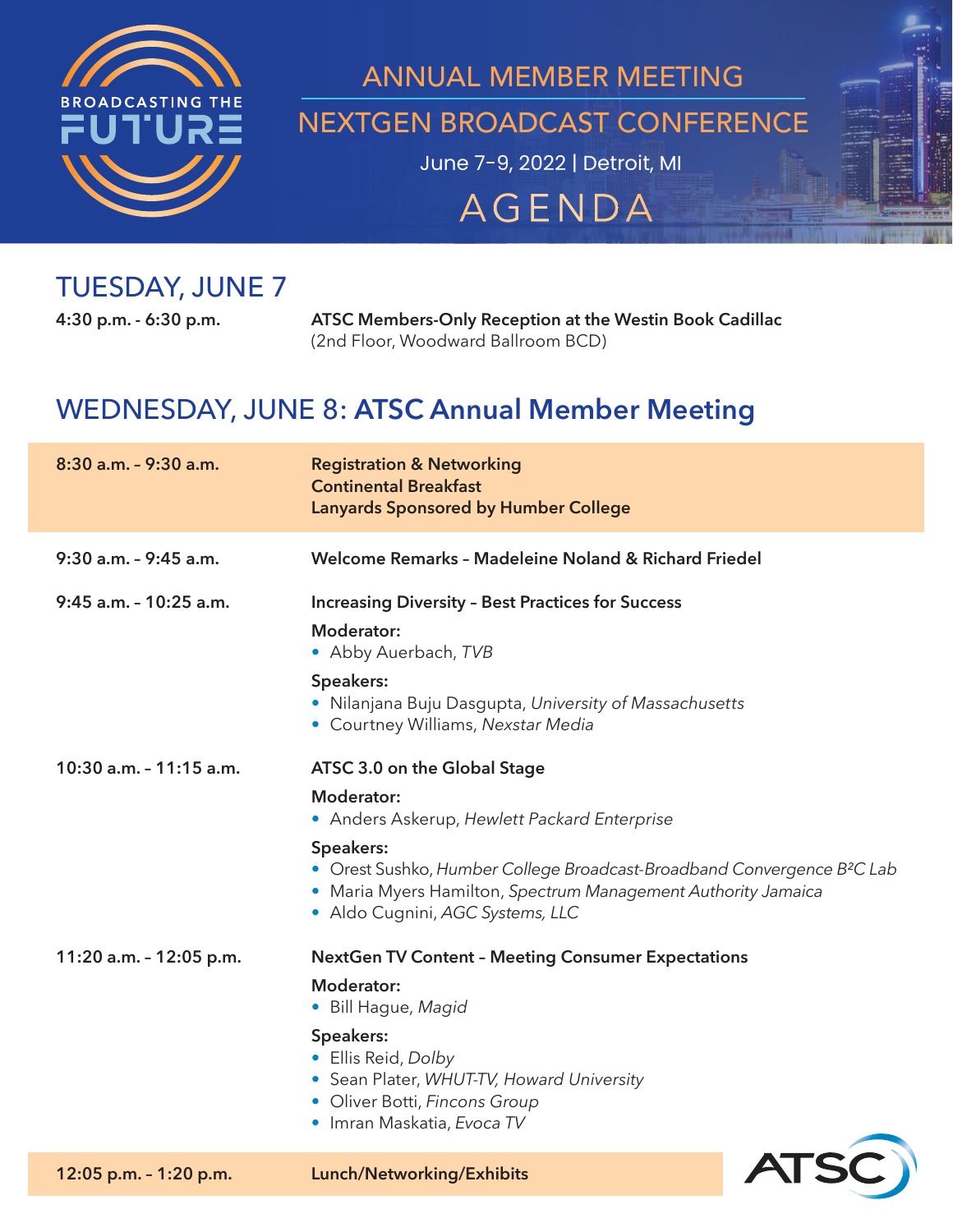

| 1:20 p.m. - 2:00 p.m.     | <b>Business Drivers of Broadcast Core Network Development</b>                                                                                  |  |
|---------------------------|------------------------------------------------------------------------------------------------------------------------------------------------|--|
|                           | <b>Moderator:</b><br>· Ali Dernaika, Hewlett Packard Enterprise                                                                                |  |
|                           | Speakers:<br>• Niem Dang, ONE Media<br>· Jamie Meyer, Coherent Logix<br>· Josh Arensberg, Verizon                                              |  |
| 2:05 p.m. - 2:50 p.m.     | Monetizing the ATSC 3.0 Ecosystem                                                                                                              |  |
|                           | <b>Moderator:</b><br>• Rick Ducey, BIA Advisory Services                                                                                       |  |
|                           | Speakers:<br>• Chandra Kotaru, Gaian Solutions<br>• Shawn Makhijani, NBC Universal<br>· Mark Aitken, ONE Media<br>• Richard Glosser, Verance   |  |
| 2:50 p.m. - 3:10 p.m.     | Networking Break - Refreshments Sponsored by iWedia                                                                                            |  |
| 3:10 p.m. - 3:35 p.m.     | <b>ATSC Board of Directors Nomination Process</b><br><b>Presenter:</b><br>• Brian Markwalter, Consumer Technology Association                  |  |
|                           | <b>Special Guests:</b><br>• Madeleine Noland & Richard Friedel                                                                                 |  |
| $3:40$ p.m. $- 4:10$ p.m. | Future of ATSC 1.0, Optimizing 3.0<br><b>Moderator:</b><br>• Lynn Claudy, National Association of Broadcasters                                 |  |
|                           | Speakers:<br>· Jing Zhou, Harmonic<br>· Josh Weiss, ARK Multicasting<br>• Alfred Chan, MediaTek<br>· Jim Stenberg, Signal Infrastructure Group |  |
| 4:15 p.m. - 4:45 p.m.     | Feedback Loop with Richard Friedel & Madeleine Noland                                                                                          |  |
| 6:00 p.m. $-$ 6:15 p.m.   | Buses depart Westin Book Cadillac to The Henry Ford Museum                                                                                     |  |
| 6:30 p.m. - 10:00 p.m.    | Evening at The Henry Ford Museum - Sponsored by Crown Castle                                                                                   |  |

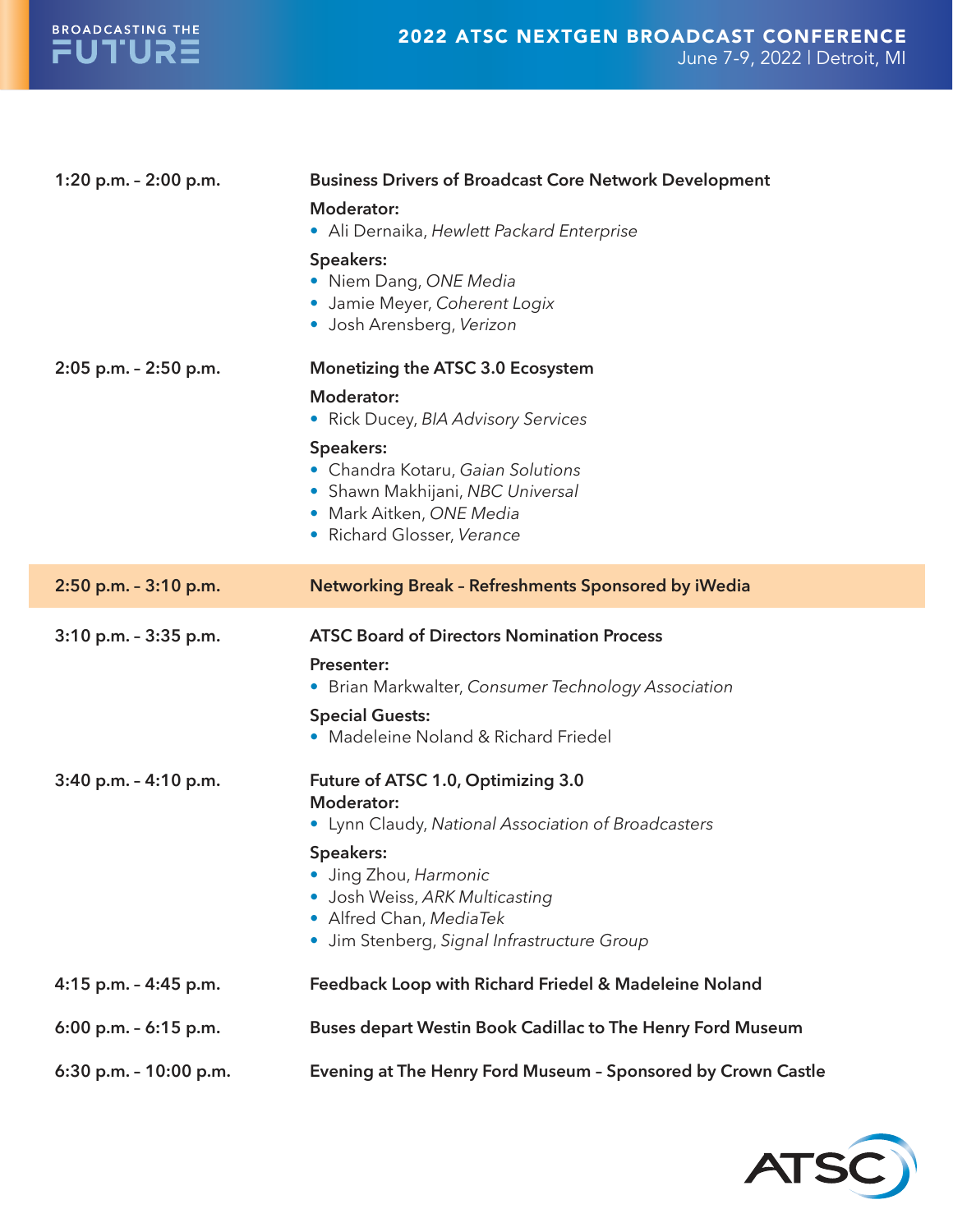#### BROADCASTING THE FUTURE AGENDA

### THURSDAY, JUNE 9: **The ATSC NextGen Broadcast Conference (open to members, non-members, and media)**

| 8:30 a.m. - 9:30 a.m.   | Registration & Networking - Lanyards Sponsored by Humber College<br><b>Continental Breakfast - Sponsored by Signal Infrastructure Group</b>                                                       |
|-------------------------|---------------------------------------------------------------------------------------------------------------------------------------------------------------------------------------------------|
| 9:30 a.m. - 9:35 a.m.   | <b>Welcome Remarks from Madeleine Noland</b><br>• Greetings from Sam Klemet, Michigan Association of Broadcasters                                                                                 |
| 9:35 a.m. - 9:55 a.m.   | <b>Automakers Look Ahead to Tomorrow's Communications Protocols</b>                                                                                                                               |
|                         | <b>Presenter:</b><br>• Roger Lanctot, Strategy Analytics                                                                                                                                          |
| 9:55 a.m. - 10:45 a.m.  | <b>Automotive Field Trials</b>                                                                                                                                                                    |
|                         | <b>Moderator:</b><br>• Luke Fay, Sony Home Entertainment & Sound Products - America<br>• Robert Foster, Auton<br>• Merrill Weiss, Merrill Weiss Group<br>• Kerry Oslund, The E.W. Scripps Company |
| 10:50 a.m. - 11:30 a.m. | Automotive Applications for ATSC 3.0 and Datacasting Service Delivery                                                                                                                             |
|                         | <b>Moderator:</b><br>• Anne Schelle, Pearl TV                                                                                                                                                     |
|                         | Speakers:                                                                                                                                                                                         |
|                         | • Mark Corl, Triveni Digital<br>• Luke Fay, Sony Home Entertainment & Sound Products - America<br>• Dr. Jong Kim, LG Electronics<br>· John Lawson, AWARN Alliance                                 |
| 11:30 a.m. - 1:30 p.m.  | Lunch/Networking/Exhibits                                                                                                                                                                         |
| 1:30 p.m. - 2:30 p.m.   | CEO's Corner - ATSC 3.0: Television, Automotive and More<br><b>Moderator:</b>                                                                                                                     |
|                         | • Myra Moore, Digital Tech Consulting (DTC)                                                                                                                                                       |
|                         | Speakers:<br>• Curtis LeGeyt, National Association of Broadcasters<br>• Gary Shapiro, Consumer Technology Association                                                                             |